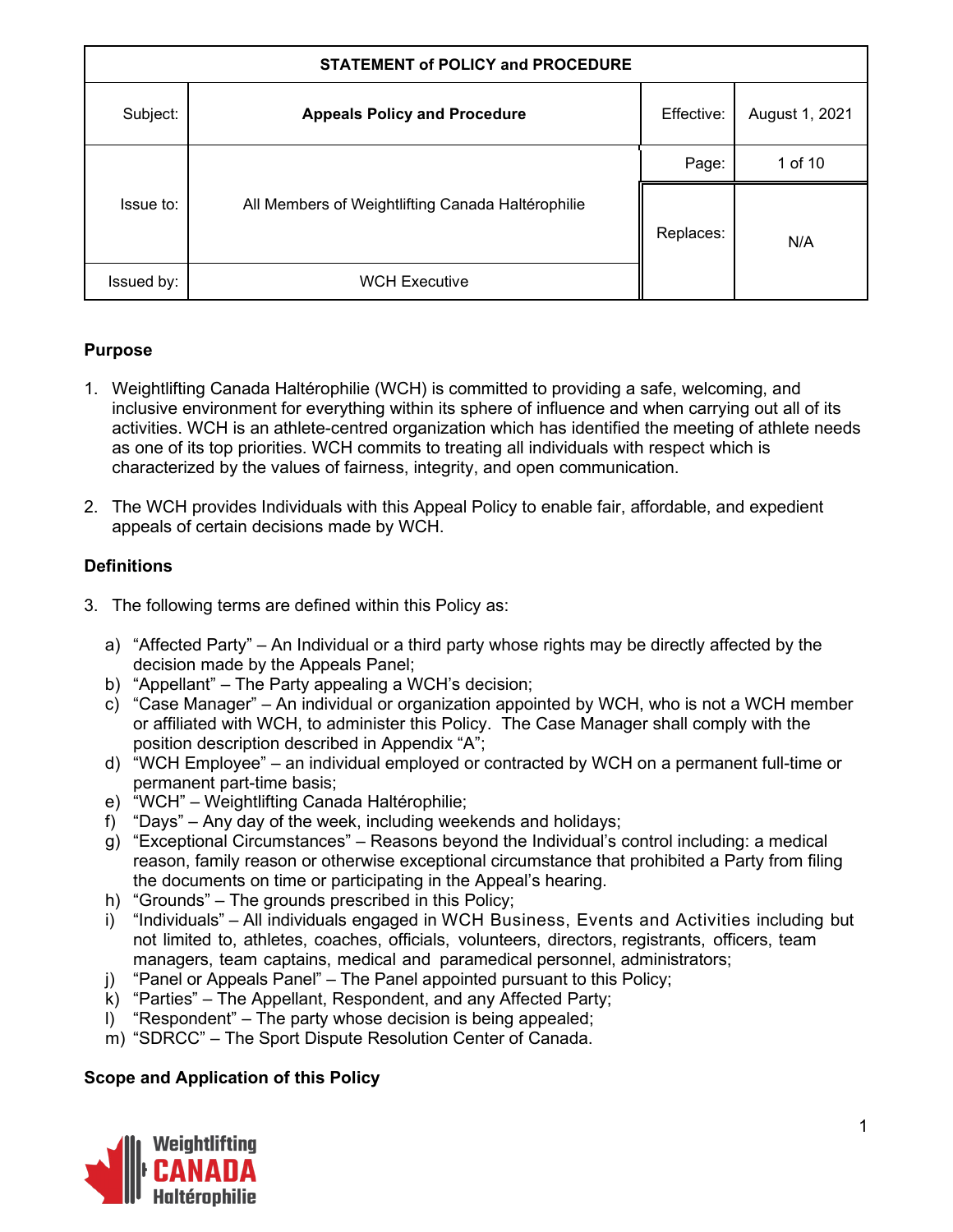| <b>STATEMENT of POLICY and PROCEDURE</b> |                                                   |            |                |
|------------------------------------------|---------------------------------------------------|------------|----------------|
| Subject:                                 | <b>Appeals Policy and Procedure</b>               | Effective: | August 1, 2021 |
|                                          |                                                   | Page:      | 2 of 10        |
| Issue to:                                | All Members of Weightlifting Canada Haltérophilie | Replaces:  | N/A            |
| Issued by:                               | <b>WCH Executive</b>                              |            |                |

- 4. Any Individual, except any WCH employee or contractor, who is directly affected by a WCH decision shall have the right to appeal that decision, provided there are sufficient Grounds for the Appeal under the 'Grounds for Appeal' section of this Policy.
- 5. Subject to meeting the Grounds stipulated in this Policy, the Policy **shall apply** to decisions made by WCH relating to:
	- a) Selection;
	- b) Carding;
	- c) Any matter which has been the subject of an investigation or decision pursuant to WCH's and Discipline and Complaint Policy and Procedure or other Policies;
	- d) Appeals from final decisions of a PSO tribunal; and
	- e) Any other dispute for which resort to this Procedure is expressly mandated.
- 6. This Policy **shall not apply** to decisions relating to:
	- a) Employment issues;
	- b) Contractors, service providers, suppliers, or commercial disputes;
	- c) Infractions for doping offenses which are dealt with under the Canadian Policy Against Doping, or IWF or Major games related doping rules;
	- d) Matters relating to AAP for which WCH is not responsible;
	- e) The technical rules of rules of weightlifting (field of play) which may not be appealed;
	- f) Eligibility or team selection matters that are within the jurisdiction of entities other than WCH;
	- g) Selection criteria, quotas, policies, and procedures established by entities other than WCH;
	- h) Substance, content, and establishment of WCH team selection or carding criteria;
	- i) Budgeting and budget implementation and any financial decisions;
	- j) By-Laws related disputes unless otherwise determined by WCH Board of directors;
	- k) Governance or operational matters;
	- l) Decisions or discipline arising within the business, activities, or events organized by entities other than WCH (appeals of these decisions shall be dealt with pursuant to the policies of those other entities unless accepted by WCH at its sole discretion);
	- m) Decisions or discipline arising within competition; or
	- n) Disputes that do not meet the Grounds set out in this Policy

## **The Appeal**

- 7. Individuals who wish to appeal a decision have fourteen (14) days from the date on which they received notice of the decision, to submit the following information to WCH in writing:
	- a) Notice of the intention to appeal;
	- b) Contact information of the Appellant;
	- c) Name of the Respondent and any Affected Parties (if known);
	- d) Date the Appellant received notice of the decision being appealed;

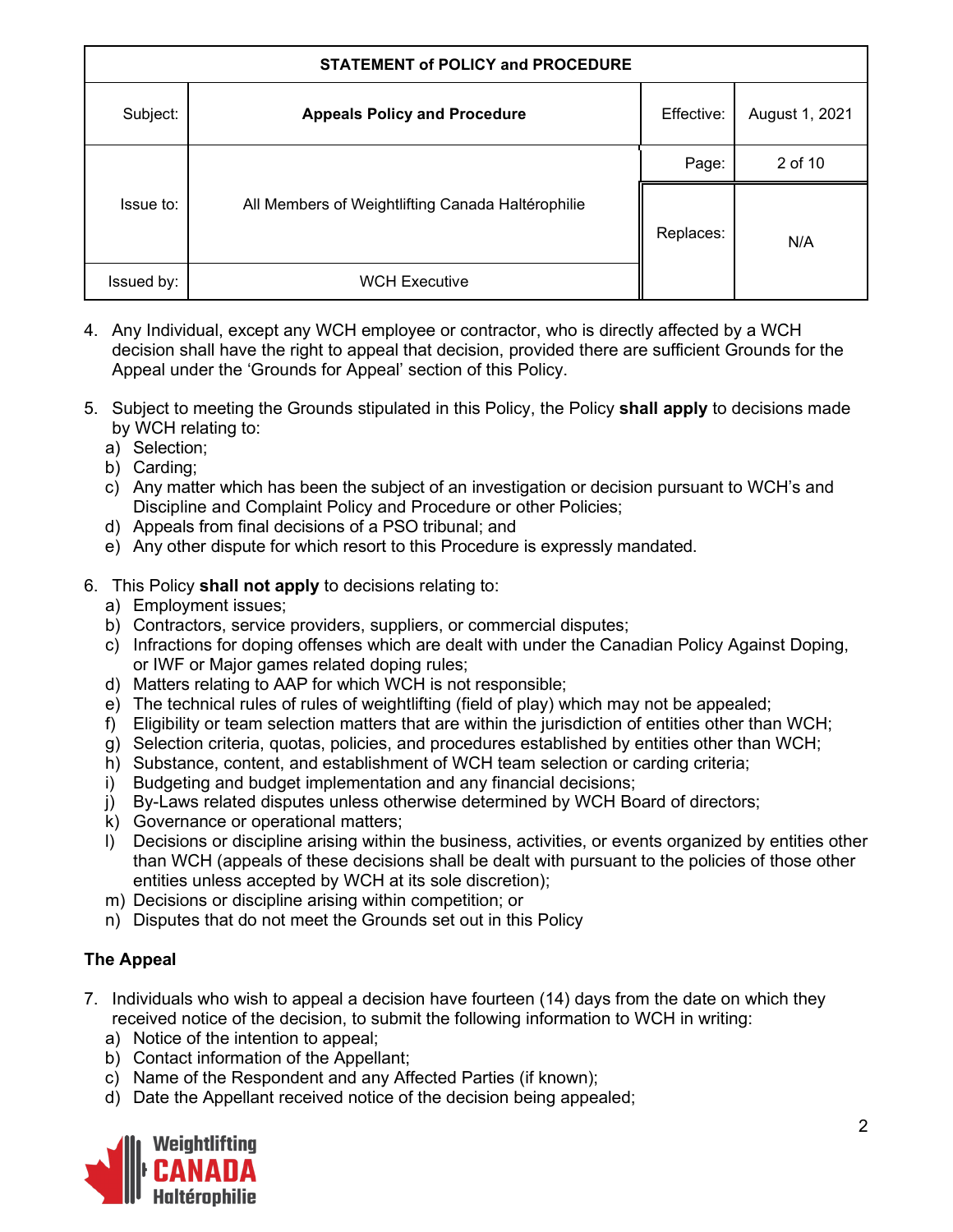| <b>STATEMENT of POLICY and PROCEDURE</b> |                                                   |            |                |
|------------------------------------------|---------------------------------------------------|------------|----------------|
| Subject:                                 | <b>Appeals Policy and Procedure</b>               | Effective: | August 1, 2021 |
|                                          |                                                   | Page:      | 3 of 10        |
| Issue to:                                | All Members of Weightlifting Canada Haltérophilie | Replaces:  | N/A            |
| Issued by:                               | <b>WCH Executive</b>                              |            |                |

- e) A copy of the decision being appealed, or description of decision if a written document is not available;
- f) Reasons in support of the Grounds for appeal stipulated in this Policy;
- g) Detailed reasons for the Appeal;
- h) Any evidence that supports these Grounds;
- i) Requested remedy or remedies; and
- j) Administrative fee of \$150.
- 8. An Individual who wishes to initiate an Appeal beyond the permitted fourteen (14) day period shall only be considered in Exceptional Circumstances beyond the control of the individual. A written request stating the Exceptional Circumstances and reasons for an extension must be provided. The decision to allow, or not allow an Appeal outside of the fourteen (14) day period shall be at the sole discretion of the Case Manager and may not be appealed.
- 9. Under circumstances where time is of the essence, as determined by WCH or the Case Manager at its discretion, the fourteen (14) day period may be reduced or extended.

## **Grounds for Appeal**

- 10. An appeal may only be heard if there are sufficient Grounds for Appeal. Grounds for Appeal are limited to arguments that the Respondent:
	- a) rendered a decision that it did not have authority or jurisdiction (as set out in the relevant governing documents).
	- b) failed to follow its own procedures (as set out in the relevant governing documents).
	- c) made a decision that was influenced by bias (where bias is defined as a lack of neutrality to such an extent that the decision-maker is unable to consider or has not considered other views).
	- d) failed to consider relevant information or evidence or took into account irrelevant information or evidence in making the decision; or
	- e) made a decision that was grossly unreasonable.

Regardless of the ground of appeal cited, the Appellant must establish that he or she was prejudiced by the decision.

## **Onus and Standard of Review**

11. The Appellant bears the onus to demonstrate that the decision is or was unreasonable, the occurrence of at least one of the Grounds set out in Section 10 of this Policy, and that such Grounds had, or may reasonably have had, a material effect on the decision or decision-maker.

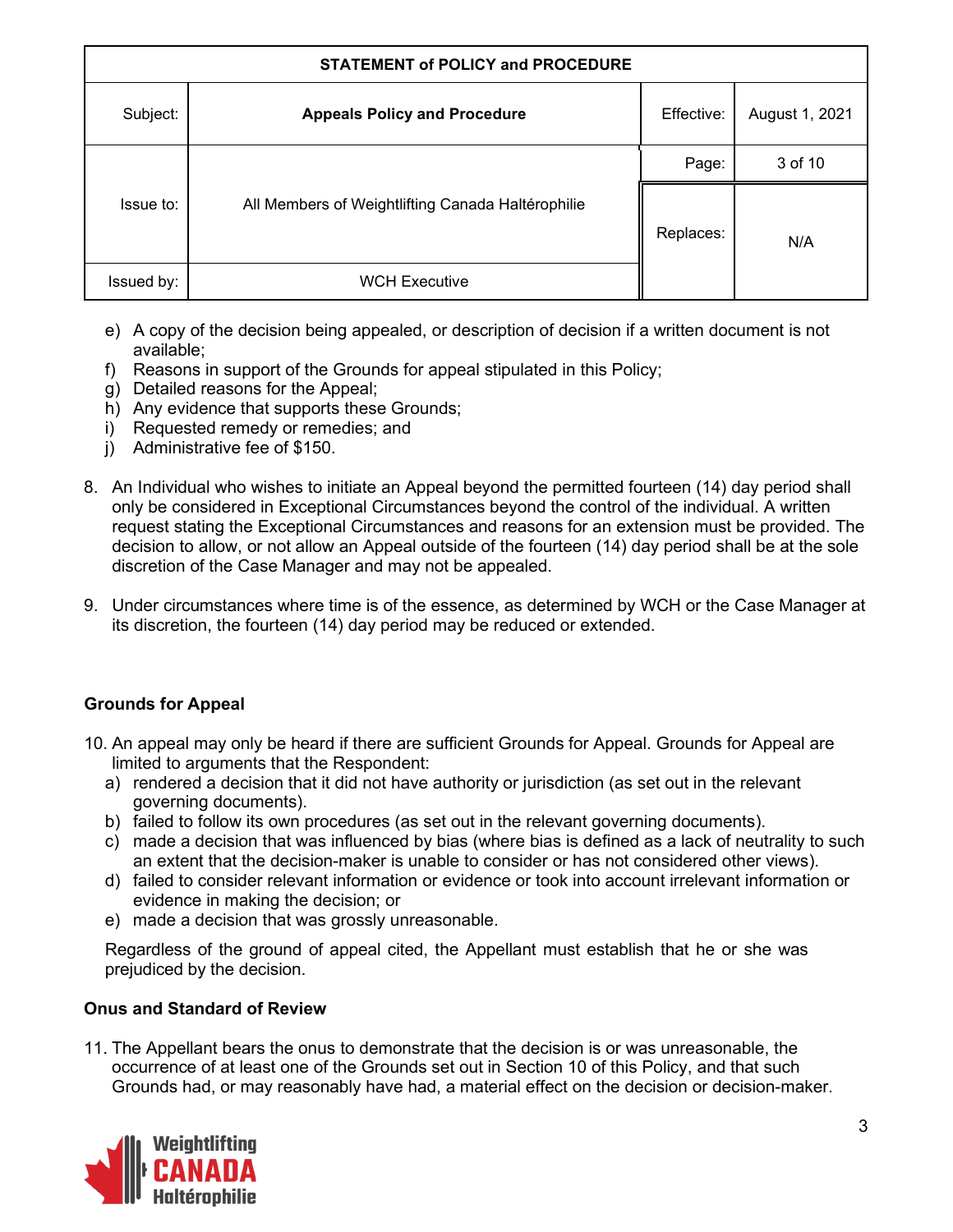| <b>STATEMENT of POLICY and PROCEDURE</b> |                                                   |            |                |
|------------------------------------------|---------------------------------------------------|------------|----------------|
| Subject:                                 | <b>Appeals Policy and Procedure</b>               | Effective: | August 1, 2021 |
| Issue to:                                |                                                   | Page:      | 4 of 10        |
|                                          | All Members of Weightlifting Canada Haltérophilie | Replaces:  | N/A            |
| Issued by:                               | <b>WCH Executive</b>                              |            |                |

## **Case Manager**

- 12. Upon receiving the notice of the Appeal, and all other information outlined in Section 7 above, WCH shall appoint a Case Manager to manage and administer Appeals filed in accordance with this Policy and such appointment is not appealable. The Case Manager shall not be connected in any way to the issue being appealed.
- 13. Within three (3) days of receipt of the notice of Appeal, the Case Manager shall:
	- a) Determine if the Appeal falls under the scope of this Policy;
	- b) Determine if the Appeal was submitted in a timely manner; and
	- c) Decide whether the Appellant has demonstrated the existence of any potential Grounds for Appeal pursuant to section 10 above.
- 14. If the Appeal is denied on the basis of lack of Grounds, because it was not submitted in within the stated time, or because it did not fall under the scope of this Policy, the Case Manager shall notify the Parties, in writing, of the reasons for this decision. This decision may not be appealed under the terms of this Policy.

## **Alternative Dispute Resolution**

- 15. Unless determined otherwise determined by the Case Manager, the Case Manager shall enquire if the Parties would be willing to attempt to resolve the dispute by way of mediation. If Parties consent to mediation, the Case Manager will mediate, appoint a mediator or, if available, request the resolution facilitator services of the SDRCC.
- 16. Should one of the Parties not agree to mediation or if the mediation fails to settle dispute, an Appeal hearing shall be conducted in accordance with this Policy. The mediation process may suspend the timelines described in this Policy.

## **Conduct of the Appeal**

17. If the Case Manager is satisfied that the Appeal should be allowed to proceed, the Case Manager shall appoint an Appeals Panel composed of three (3) persons to act as members of the Appeals Panel. The Case Manager shall appoint one of those persons to serve as the Chair of the Appeals Panel. Members of the Appeals Panel shall have had no involvement with the dispute, or the decision being appealed and shall be free from any other real or perceived conflict of interest.

## **Preliminary meeting**

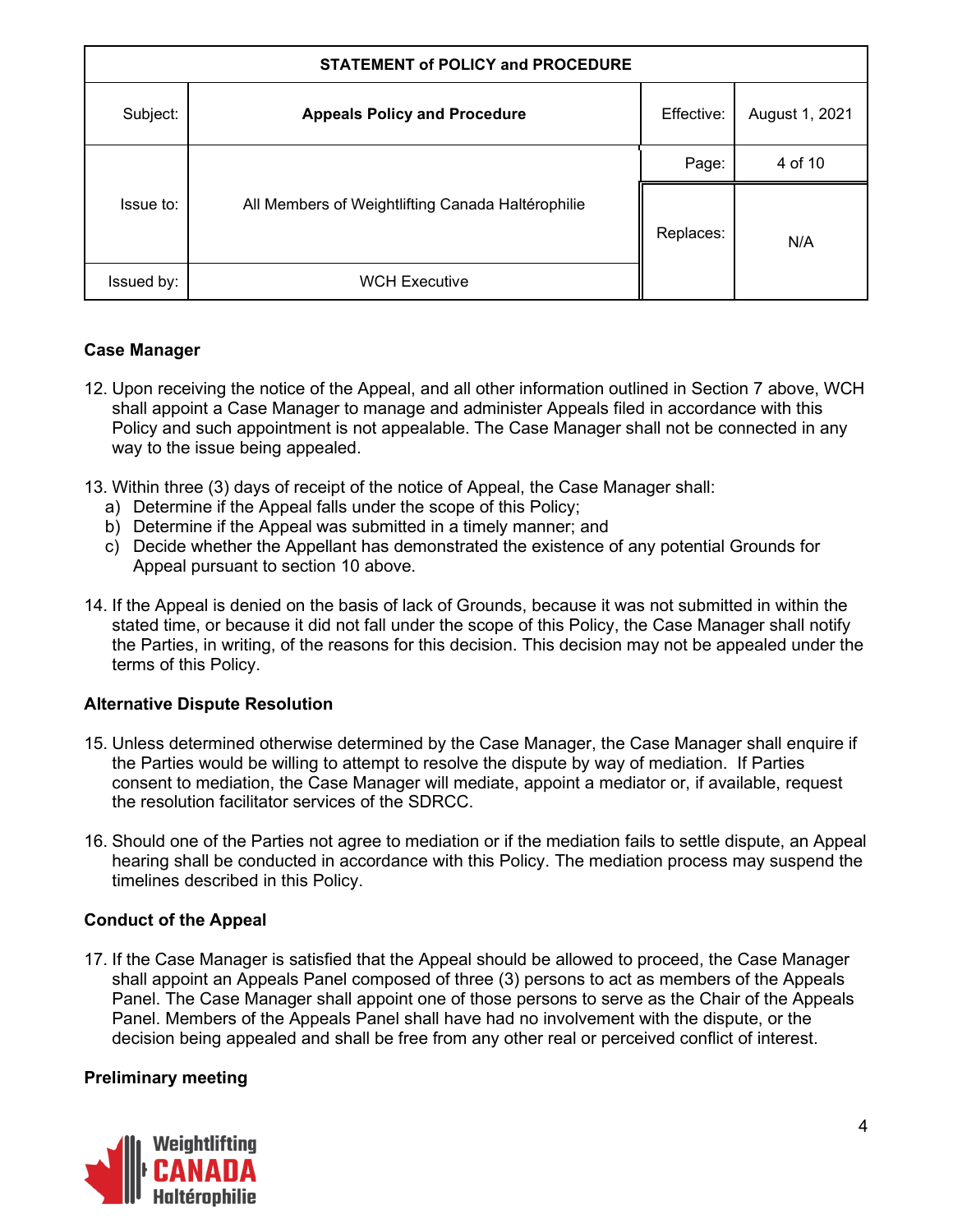| <b>STATEMENT of POLICY and PROCEDURE</b> |                                                   |            |                |
|------------------------------------------|---------------------------------------------------|------------|----------------|
| Subject:                                 | <b>Appeals Policy and Procedure</b>               | Effective: | August 1, 2021 |
| Issue to:                                |                                                   | Page:      | 5 of 10        |
|                                          | All Members of Weightlifting Canada Haltérophilie | Replaces:  | N/A            |
| Issued by:                               | <b>WCH Executive</b>                              |            |                |

18. The Case Manager and/or Panel may determine that the circumstances of the dispute warrant a preliminary meeting with the Parties to discuss and determine the procedural issues such as but not limited to, date and location of the Hearing, timelines for exchange of documents, format for the Appeal heating, clarification of issues in dispute, any procedural matter, order and conduct of hearing, remedies being sought, identification of witnesses, and any other matter which may assist in expediting the appeal proceedings.

## **Procedure for Appeal Hearing**

- 19. The Appeals Panel in consultation with the Case Manager, shall decide the format under which the Appeal shall be heard. The following criteria suggest that an oral hearing, and not a mere review of documentary evidence, be held:
	- a) complex issues involved;
	- b) credibility findings must be made; or
	- c) a large amount of documentation is to be considered;
	- d) The Case Manager shall notify the Parties of such decision in writing. This decision may not be appealed.
- 20. The hearing may be held by teleconference or videoconference, in person, based on a review of documentary evidence and submissions, or a combination of these methods. The hearing shall be governed by the procedures that the Appeals Panel deems appropriate in the circumstances, provided that:
	- a) The hearing shall be held within seven (7) days from the appointment of the Panel unless otherwise determined by the Appeals Panel;
	- b) The Parties shall be given reasonable notice of the day, time and if applicable the means of accessing the hearing;
	- c) Copies of any written documents which the Parties wish to have the Panel consider shall be provided to all Parties in advance of the hearing and the Appeals Panel shall assign:
		- i. a first deadline for the Appellant's documents and submissions; and
		- ii. a second deadline for the Respondent's documents and submissions based on the appropriate timeline determined by the Appeals Panel, allowing for adequate consideration of the documents and submissions in the circumstances;
	- d) The Parties may be accompanied by a representative, advisor, or legal counsel at their own expense;
	- e) The Panel may request that any other individual participate and give evidence at the hearing;
	- f) The Panel may allow as evidence at the hearing any oral evidence and/or written documentation relevant to the subject matter of the Appeal, but may exclude such evidence that is unduly repetitive and shall place such weight on the evidence as it deems appropriate;
	- g) If a decision in the Appeal may affect another person to the extent that the other person would have recourse to an Appeal in their own right under this Policy, that person shall become an

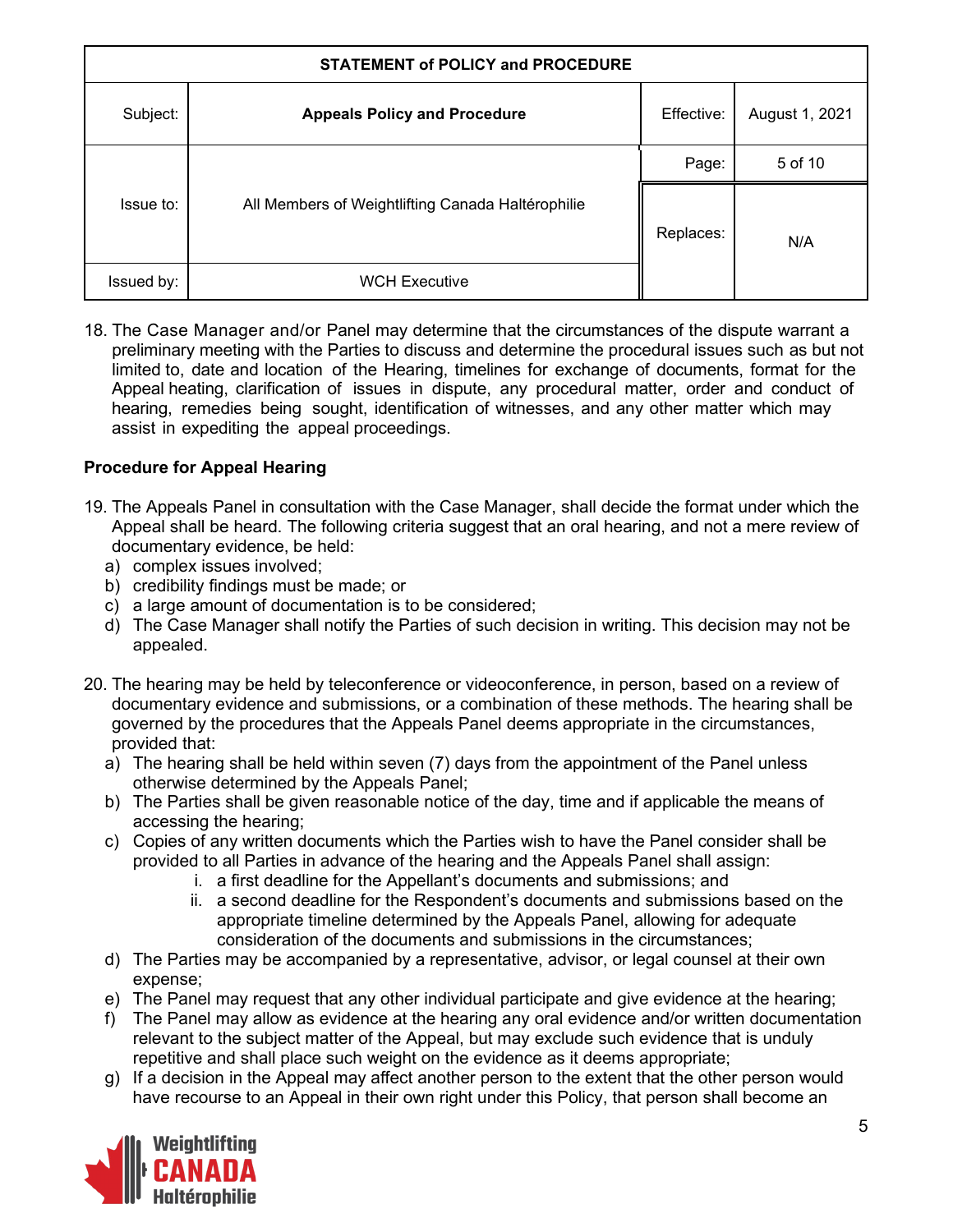| <b>STATEMENT of POLICY and PROCEDURE</b> |                                                   |            |                |
|------------------------------------------|---------------------------------------------------|------------|----------------|
| Subject:                                 | <b>Appeals Policy and Procedure</b>               | Effective: | August 1, 2021 |
|                                          |                                                   | Page:      | 6 of 10        |
| Issue to:                                | All Members of Weightlifting Canada Haltérophilie | Replaces:  | N/A            |
| Issued by:                               | <b>WCH Executive</b>                              |            |                |

Affected Party to the Appeal in question, shall be invited to make submissions and attend the hearing and shall be bound by its outcome;

- h) The decision to uphold or reject the Appeal shall be by a majority vote of Appeals Panel members;
- i) If a Party chooses not to participate in the hearing, the hearing shall proceed in any event without his or her participation.

## **Appeal Decision**

- 21. Within seven (7) business Days of the hearing, the Panel shall issue its written decision with reasons. In making this decision, the Panel shall have no greater authority than that of the original decision-maker. If more than seven days are required for decision, the Appeals Panel shall provide reasons for the delay in the decision. The Panel may decide:
	- a) To uphold the decision and dismiss the Appeal;
	- b) To void the decision and refer the matter back to the initial decision-maker for a new decision;
	- c) To vary the decision where it is found that an error occurred and such an error should not be corrected by the original decision-maker for reasons which include, but are not limited to, lack of clear procedure, lack of time, or lack of neutrality; and
	- d) To determine how costs of the Appeal shall be allocated excluding the legal costs and legal disbursements, if at all.
- 22. In extraordinary circumstances, the Panel may issue an oral decision or a short-written decision, with reasons to follow, provided that the written decision with reasons is rendered within seven (7) business days of the short decision.
- 23. The Appeals Panel's written decision, with reasons, shall be distributed to all Parties, the Case Manager, and WCH Chief Executive Officer within seven (7) days of the hearing unless otherwise determined by the Appeals Panel after consulting with the Parties. Distribution to additional Parties shall be determined pursuant to the Confidentiality section of this Policy.

## **Confidentiality**

24. The Appeals process is confidential and involves only the Parties, the Case Manager, and the Panel once initiated and until a decision is released. Except for the decision to be made public by WCH or by the Appeals Panel, at all time, none of the Parties shall disclose confidential information to any person not involved in the proceedings.

## **Records and Distribution of Decision**

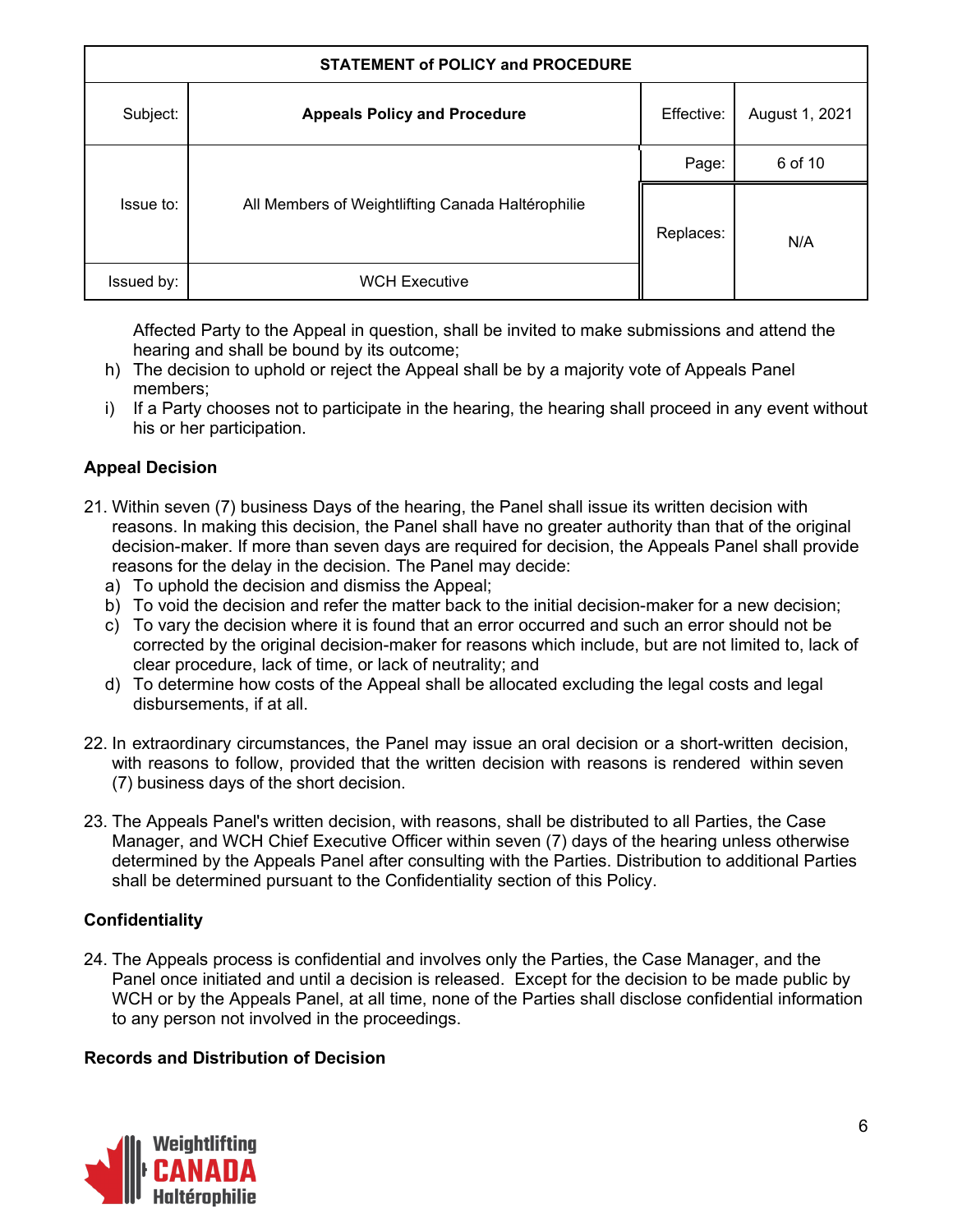| <b>STATEMENT of POLICY and PROCEDURE</b> |                                                   |            |                |
|------------------------------------------|---------------------------------------------------|------------|----------------|
| Subject:                                 | <b>Appeals Policy and Procedure</b>               | Effective: | August 1, 2021 |
| Issue to:                                |                                                   | Page:      | 7 of 10        |
|                                          | All Members of Weightlifting Canada Haltérophilie | Replaces:  | N/A            |
| Issued by:                               | <b>WCH Executive</b>                              |            |                |

25. Any decision rendered under this Policy may be disclosed to any third party deemed required by and appropriate by WCH such as the SDRCC or any other legal body charged with the responsibility of reviewing such decision. For example, Appeal decisions that are matters of public interest may be publicly available with the names of the individuals redacted. Likewise, names of persons affected may be disclosed to the extent necessary to give effect to any decision imposed.

## **Final and Binding**

- 26. The decision of the Panel shall be binding on the Parties and on all Individuals associated with WCH, subject to the right of any Party to seek review of the Appeal Panel's decision pursuant to the rules of the Sport Dispute Resolution Centre of Canada ("SDRCC").
- 27. No action or legal proceeding shall be commenced against WCH or Individuals in respect of a dispute, unless WCH has refused or failed to provide or abide by the dispute resolution process and/or Appeal process as set out in WCH's policies, procedures, rules and regulations.

## **Location and jurisdiction**

- 28. Appeals shall take place in Ottawa unless held by way of telephone/video conference call or held elsewhere as may be decided by the Panel as a preliminary matter.
- 29. This Procedure shall be governed and construed in accordance with the laws of the Alberta, even though the Appeal may take place in any other province.

#### **Administrative Fee**

- 30. If the Appeal is successful, the administrative fee shall be reimbursed to the Appellant.
- 31. If the Appeal is unsuccessful, the administrative fee shall not be reimbursed to the Appellant.

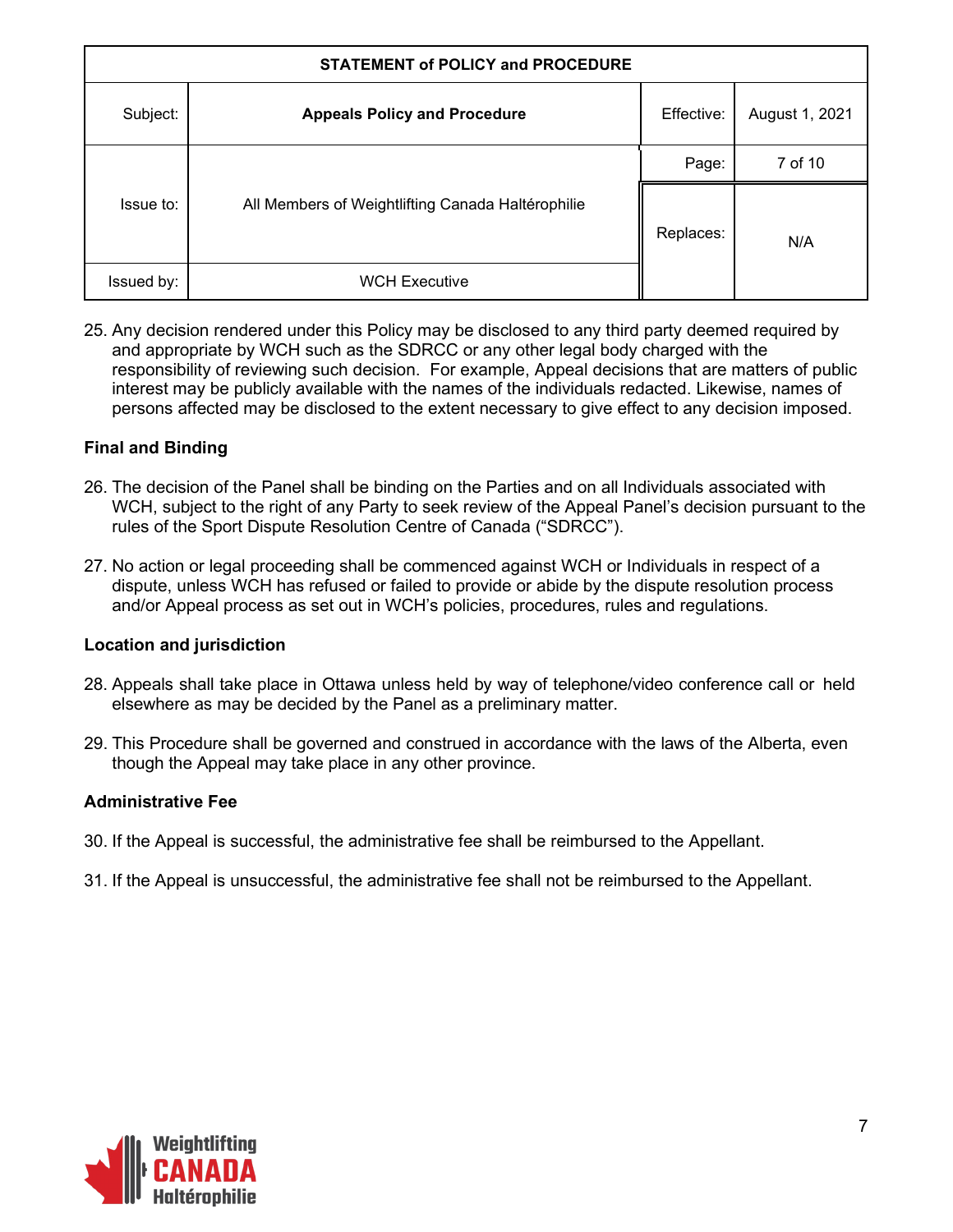#### **APPENDIX "A" CASE MANAGER POSITION DESCRIPTION**

#### **Purpose**

1. In this Policy, WCH requires the appointment of a Case Manager. This position description outlines the role, identity, responsibilities, and tasks of the Case Manager.

#### **Identity**

- 2. The Case Manager, appointed by WCH at their sole discretion, should be experienced with the management of disputes in an unbiased manner. The individual or organization shall not be connected in any way to the issue being disputed.
- 3. The Case Manager's identity does not need to be approved by any of the Parties involved in the dispute or an Appeal, excluding WCH.

#### **Discretion – Appeals (Appeals Policy)**

- 4. When an Appeal is filed, the Case Manager is required to:
	- a) Propose the use of an alternative dispute resolution mechanism;
	- b) Determine if the Appeal falls under the scope of the Appeal Policy;
	- c) Determine if the Appeal was submitted in a timely manner;
	- d) Decide whether there are any Grounds for the Appeal;
	- e) Appoint the Appeals Panel, if necessary;
	- f) Coordinate all administrative aspects and set timelines in conjunction with the Appeals Panel;
	- g) Provide administrative assistance and logistical support to the Parties and Appeals Panel as required; and
	- h) Provide any other service or support that may be necessary to ensure a fair and timely proceeding.
- 5. When determining if there are identified Grounds for Appeal, the Case Manager is not acting as the Panel and determining the merits of the Appeal, but instead determining whether the Appellant has properly shown that a Ground, as described in the Appeal Policy, has been demonstrated. The Case Manager shall carefully consult WCH's policies and procedures, and analyze the process that contributed to the decision, to determine whether there are appropriate Grounds.

#### **Discretion – Alternative Dispute Resolution**

- 6. When the Parties agree to an alternative dispute resolution, the Case Manager may be required to:
	- a) Appoint the mediator or facilitator;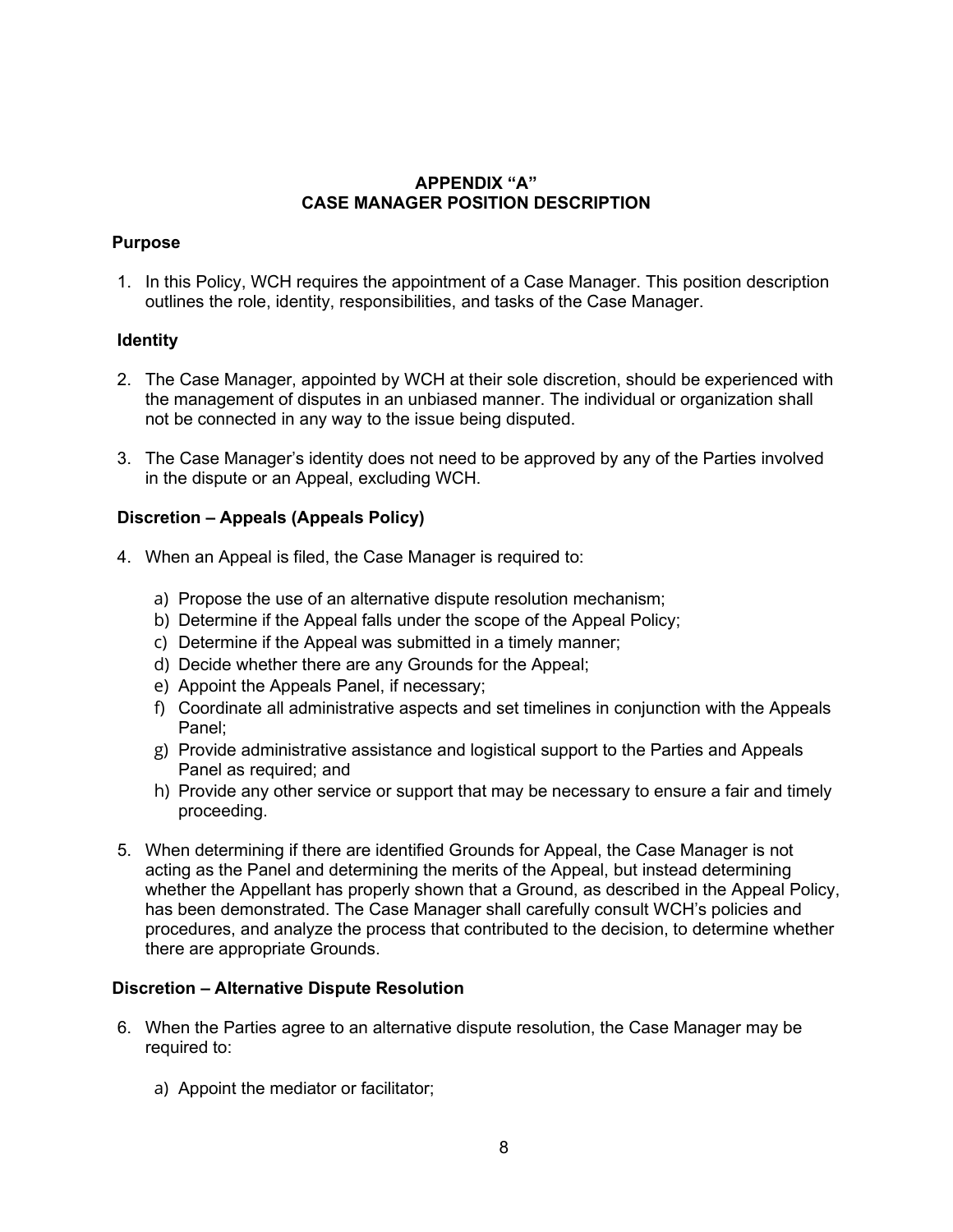- b) Coordinate all administrative aspects and set timelines; and
- c) Provide administrative assistance and logistical support to the mediator or facilitator as required.

#### **Hearing Format – Discretion**

- 7. If necessary, the Case Manager, in conjunction with the Appeals Panel, as appropriate, is required to exercise their discretion to determine the format of the hearing. Hearings typically take the following forms:
	- a) Documentary review only
	- b) Conference call or videoconference;
	- c) In-person hearing;
	- d) Written evidence and submissions; or
	- e) A combination of those means
- 8. In determining the format of the hearing, the Case Manager should consider:
	- a) The relationship between the Parties;
	- b) The time commitment of the Panel;
	- c) The timelines for a decision;
	- d) The language barriers between the Parties;
	- e) The gravity of the complaint/appeal;
	- f) The complexity of the issues involved;
	- g) The amount of documentary evidence;
	- h) Whether one or both parties are represented by legal counsel;
	- i) The existence of written arguments provided in advance;
	- j) Whether credibility findings must be made; or
	- k) Accommodations required due to a Party's disability.

#### **Panel Appointment**

- 9. The Case Manager is required to appoint members of the Appeals Panel. The Panel members are more important to the resolution of the dispute than the Case Manager and should have the following characteristics:
	- a) Experience in dispute resolution;
	- b) Experience with sport disputes;
	- c) No connection to either party;
	- d) Decisiveness;
	- e) Fluent in the language in which the Appeal is being argued; and
	- f) Available to render a decision on the Appeal within the timeframes set under this policy.